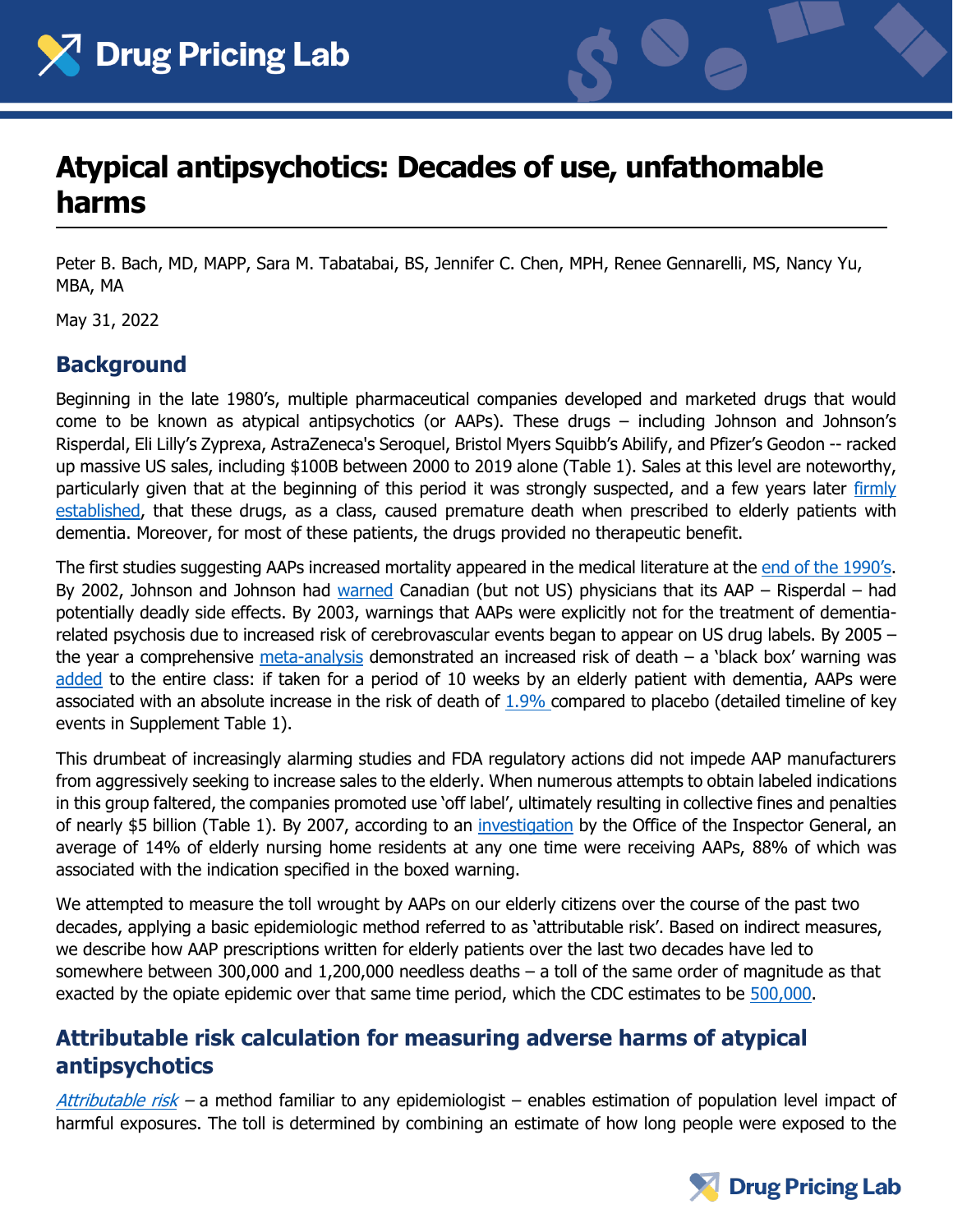## **Drug Pricing Lab**

drug (exposure time) with an estimate of the harm from the treatment per unit of exposure time. The latter is obtained either from a direct estimate of the *absolute risk* associated with the treatment, or by combining an estimate of the risk of the event absent the treatment (*baseline risk*) with an estimate of the relative increase in risk (relative risk) associated with the treatment. For AAPs, the absolute risk and the exposure time needed for that harm to occur are each listed on the drugs' labels: ten-week exposure causes 1.9% increase in the risk of death.

Exposure time across the population itself is optimally measured by counting filled prescriptions. Those data are not freely available, but Medicare possesses these data, and the FDA can demand this information from companies. Lacking prescription data, there are two indirect ways to gauge exposure -- sales data and survey data. We illustrate both approaches, relying on a standard assumption that risk is constant. The implication of this assumption is that it does not matter how exposure time is distributed across a population. For instance, the number of people harmed when 500 patients receive a harmful drug for 10 weeks equals the number of people harmed when half as many people (250 people) receive it for twice as long (20 weeks).

Sales-based estimate of exposure time: The dollar value of AAP sales divided by the yearly cost of an AAP provides one estimate of *exposure time*. There are limitations to this approach – companies may not report sales of products individually if they do not constitute a large enough share of their business, and this method does not capture free product given as samples or through corporate charities. If anything, these limitations underestimate the exposure time, and thus underestimate population-level harms. In the case of AAPs, however, the drugs generated massive sales and the manufacturers reported their revenues quarterly. Another challenge that often arises, especially for drugs with longstanding use in the market, is that the drug ends up being offered in multiple doses and formulations, each associated with a different price. Sales figures are typically reported for all versions of the drug combined. In this setting, it is safer to evaluate a range of estimates, from the most conservative (when every dispensing was the most expensive formulation) to least conservative (every dispensing was the least expensive formulation). Another challenge emerges if the focus is only on a subsegment of the population receiving the drug, as sales data are typically reported across the population.

When we applied the sales-based method, we started with reported US revenue from company financial filings for all branded versions of their AAPs (see Supplemental Methods). To account for the entry and uptake of generics during the analysis period, we estimated the market share of generics using CMS' Medicare Part D Spending Dashboard and Bloomberg. We utilized historic wholesale acquisition cost price data from 2000-2006 and net price data from 2007-2019. As our interest was in prescriptions for elderly patients with dementia, the use highlighted on the drug's boxed warning and associated with an increased risk of death, we estimated the share of AAP sales to elderly patients with dementia or other psychosis during that period using [published](https://www.ncbi.nlm.nih.gov/pmc/articles/PMC2695730/)  [reports.](https://www.ncbi.nlm.nih.gov/pmc/articles/PMC2695730/)

Survey-based estimate of exposure time: Surveys of health care services among representative populations provide an alternative means of estimating *exposure time.* These surveys take two forms: cross-sectional surveys and audits. Cross-sectional population-based surveys produce estimates of the number of people who are receiving the medication on any day, month, or year. These surveys can safely be assumed to generalize to the period during which they were administered. A weakness of these data is that such surveys routinely exclude critical populations, such as patients residing in nursing homes or long-term care facilities. Audits represent another flavor of survey – they often target critical populations, but they are rare, meaning that changes over time are challenging to track. To estimate AAP use among the elderly, we combined insights from each type of survey. We relied primarily on estimates from the Office of the Inspector General (OIG) [audit](https://oig.hhs.gov/oei/reports/oei-07-08-00150.pdf) of the first half of 2007. This audit was specific to elderly nursing home residents, and according to its findings, we assumed the non-nursing home elderly population accounted for the remaining 80% of all AAP use. We analyzed a routinely conducted survey of representative samples of [outpatient prescriptions](https://meps.ahrq.gov/survey_comp/household.jsp) to assess whether results from the OIG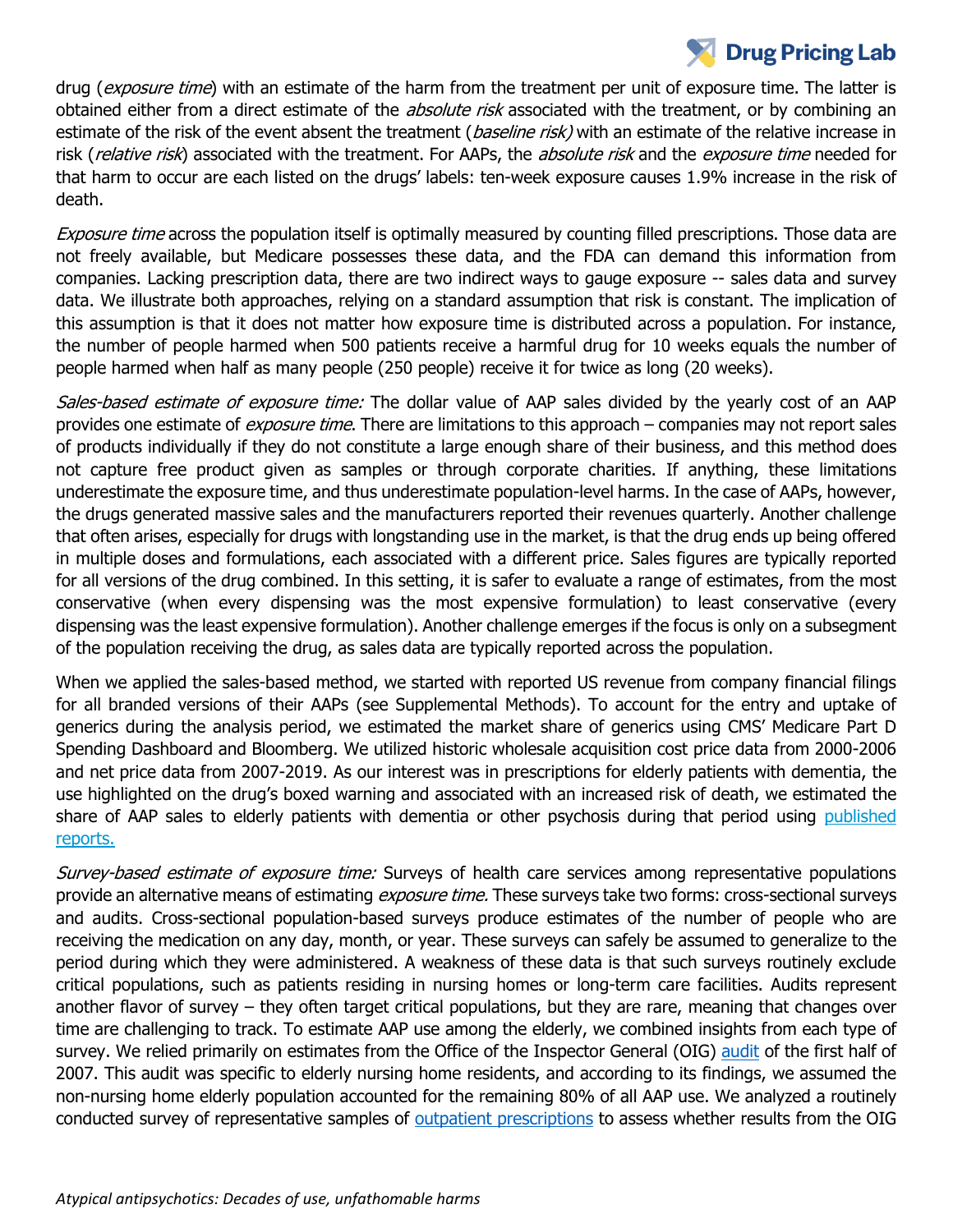## **Drug Pricing Lab**

audit could be generalized to our entire analysis period. We found that utilization in 2007 was 6% higher than average yearly utilization between 2000-2019. Therefore, we scaled down the OIG's reported AAP utilization by 6% and assumed prescribing did not change over time.

### **Quantifying how many premature deaths resulted from atypical antipsychotic use in the elderly:**

Taking each of these approaches, and incorporating flexibility across our assumptions, our results find that the number of additional deaths due to AAP use between 2000 and 2019 falls in the range of 300,000 to 1,200,000 individuals (Table 2, Figure 1). The lower end of this range was estimated using the sales-based method, assuming the highest price per prescription. The upper end reflects the estimate from the survey-based method. All the possible values within this range support the same conclusion – AAP's have wrought an unfathomable toll on vulnerable elderly patients.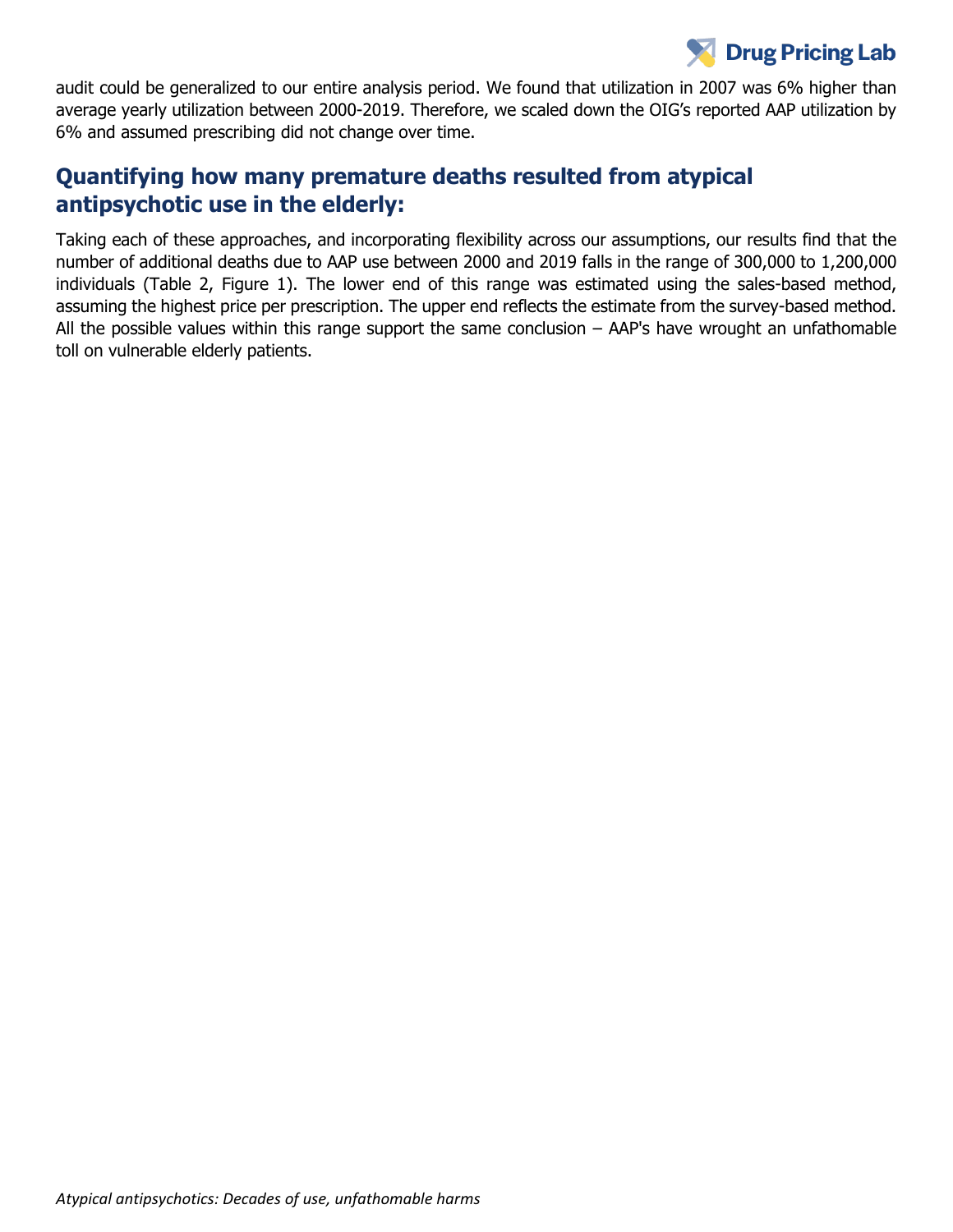

#### **Table 1**. Atypical antipsychotic drugs (AAPs) approved for use in the US, associated sales and fines paid for marketing violations

| <b>Manufacturer</b>         | Drug name                             | <b>Approval</b><br>year | <b>Year of first</b><br>generic entrant | Sales, \$mn<br>$(2000 - 2019)$ | <b>Fines and charges,</b><br>\$mn, related to<br>marketing to elderly<br>patients (year).    |
|-----------------------------|---------------------------------------|-------------------------|-----------------------------------------|--------------------------------|----------------------------------------------------------------------------------------------|
| Bristol Myers Squibb/Otsuka | Abilify (aripiprazole)                | 2002                    | 2015                                    | \$17,567                       | \$515(2007)                                                                                  |
|                             | Abilify Maintena<br>(aripiprazole)    | 2013                    | N/A                                     | \$405                          | Illegal marketing and<br>pricing                                                             |
| Pfizer                      | Geodon (ziprasidone<br>hydrochloride) | 2001                    | 2012                                    | \$6,234                        | \$301 (2009)<br>Illegal marketing                                                            |
| Johnson and Johnson         | Risperdal (risperidone)               | 1993                    | 2008                                    | \$14,197                       | \$2,058(2013)                                                                                |
|                             | Risperdal Consta<br>(risperidone)     | 2003                    | N/A                                     | \$5,920                        | Misbranding, off-label<br>marketing, kickbacks to<br>nursing home<br>pharmacies <sup>1</sup> |
| AstraZeneca                 | Seroquel IR (quetiapine<br>fumarate)  | 1997                    | 2012                                    | \$25,443                       | \$520 (2010)<br>Illegal marketing                                                            |
|                             | Seroquel XR (quetiapine<br>fumarate)  | 2007                    | 2016                                    | \$5,559                        |                                                                                              |
| Eli Lilly                   | Zyprexa (olanzapine)                  | 1996                    | 2011                                    | \$28,010                       | \$1,415(2009)<br>Illegal marketing                                                           |

<sup>1</sup>Not included in this estimate is the  $$6.8$  billion Johnson and Johnson must pay in punitive damages for failing to adequately warn about the risk of gynecomastia in children and adolescents prescribed Risperdal.

**Table 2.** Attributable deaths among elderly patients with dementia, 2000-2019, based on sales and survey-based methods of estimation

|                                | <b>Excess deaths, 2000-2019</b> |
|--------------------------------|---------------------------------|
| <b>Survey method</b>           | 1,230,676                       |
| <b>Sales method</b>            |                                 |
| Highest price per prescription | 287,450                         |
| Lowest price per prescription  | 531,540                         |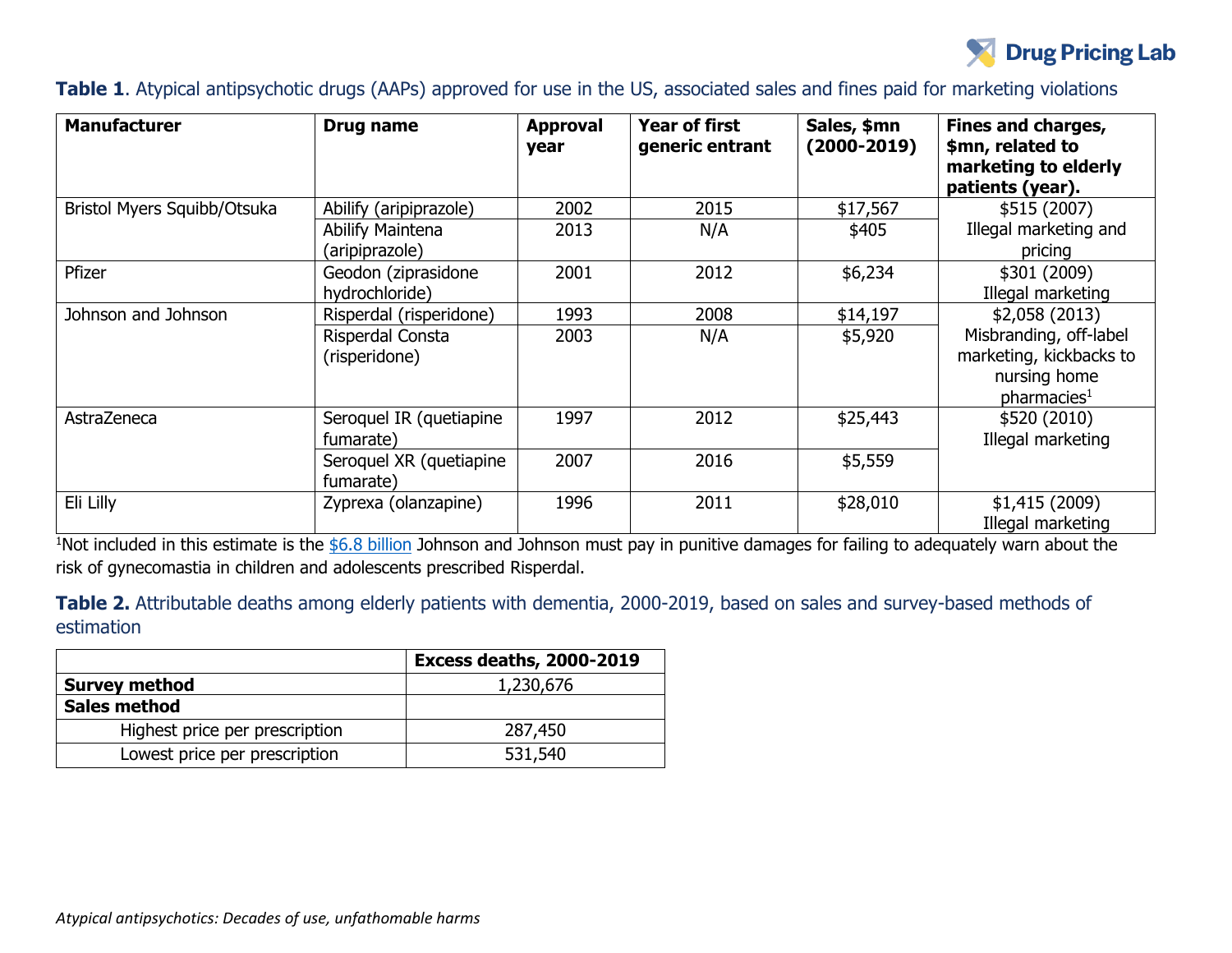

**Figure 1.** Cumulative attributable deaths among elderly patients with dementia, 2000-2019, based on sales and surveybased methods of estimation

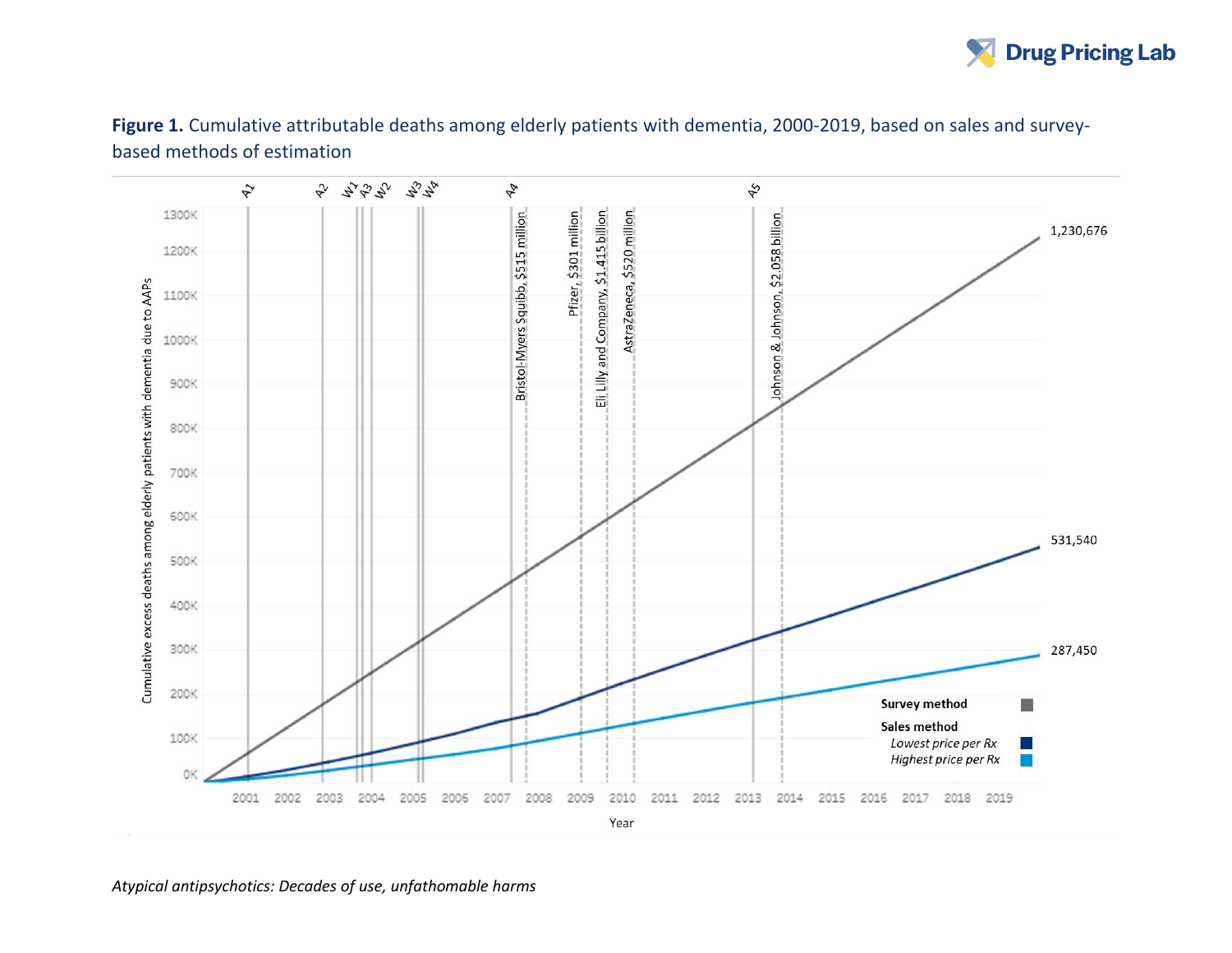

AAPs: Atypical antipsychotics. We included the top five atypical antipsychotic (AAP) molecules according with the largest share of the Medicare market, according to beneficiary data from the Medicare Part D Spending Dashboard (Abilify, Geodon, Risperdal, Seroquel, Zyprexa).

#### **Key events:**

Initial FDA approvals for atypical antipsychotics:

A1: Geodon, February 2001 A2: Abilify, November 2002 A3: Risperdal Consta, October 2003 A4: Seroquel XR, May 2007 A5: Abilify Maintena, February 2013

FDA warning added to FDA label for cerebrovascular adverse events in elderly patients with dementia. Warning section includes the following language for the first time: "Risperdal is not approved for the treatment of patients with dementia-related psychosis."

W1: Risperdal, September 2003 W2: Zyprexa, January 2004 W3: Abilify, March 2005

Boxed warning added to FDA label for increased mortality in elderly patients with dementia-related psychosis.

W4: Atypical antipsychotics, April 2005

Legal settlements related to marketing to elderly patients are notated by doted vertical lines.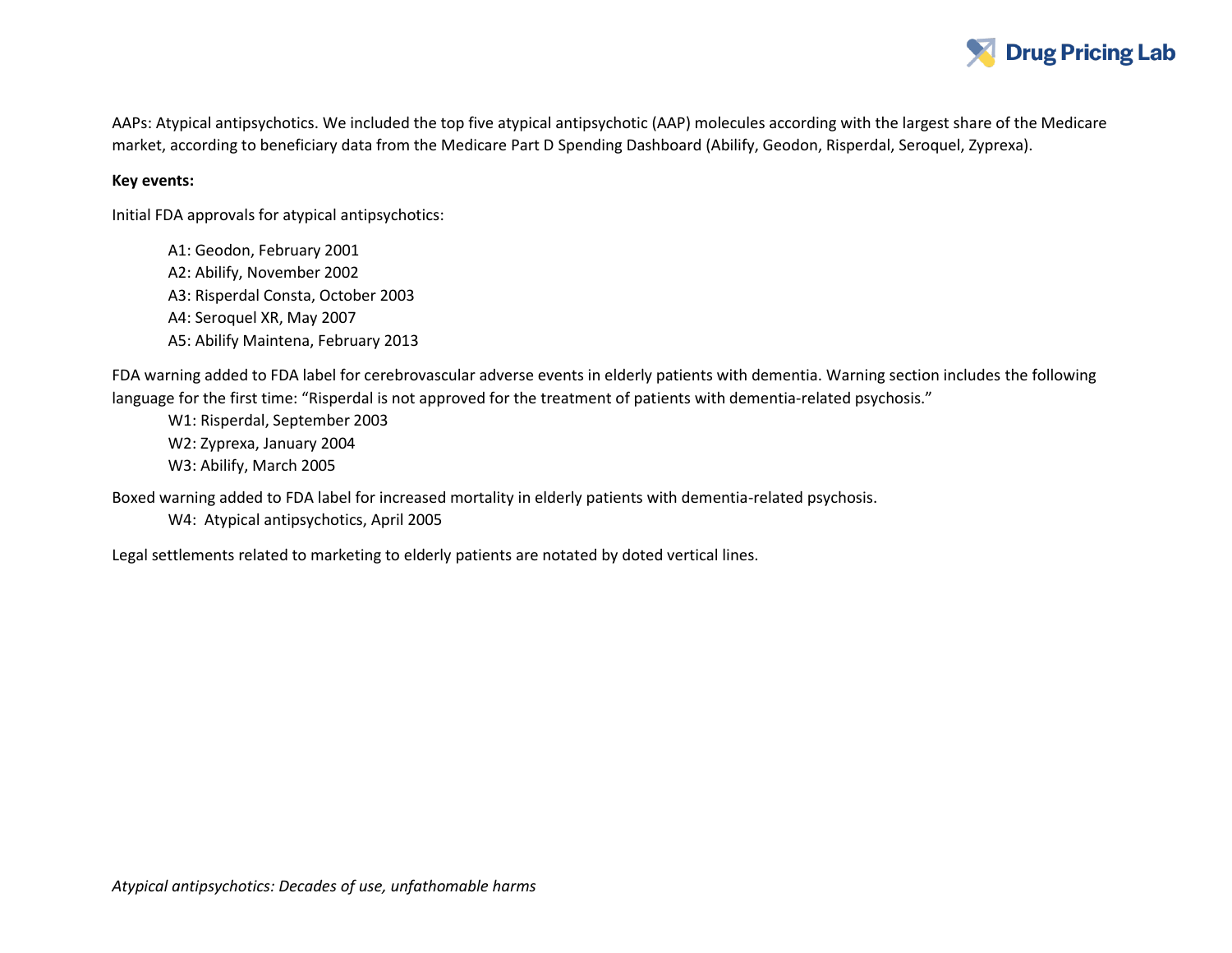

## **Supplemental Methods**

In this analysis, we included the top five atypical antipsychotic (AAP) molecules defined by those with the largest share of the Medicare market, according to beneficiary data from the [Medicare Part D Spending Dashboard.](https://data.cms.gov/summary-statistics-on-use-and-payments/medicare-medicaid-spending-by-drug/medicare-part-d-spending-by-drug/data)

#### Sales-based estimate

The sales-based estimate required the following data points:

- 1. Annual US revenue for each branded drug
- 2. Annual cost of therapy for each branded drug
- 3. Annual person-years on generic drugs for each molecule of interest
- 4. Proportion of all patients treated with AAPs that are aged 65 and older
- 5. Proportion of patients 65 and older treated with AAPs that have the condition specified in the boxed warning
- 6. The absolute risk of death

**Annual US revenues** for the branded drugs of interest were primarily sourced through company financial filings. Risperdal sales data from 2000-2005 were pulled from a [2013 lawsuit](https://www.justice.gov/sites/default/files/opa/legacy/2013/11/04/janssen-info.pdf) against Johnson and Johnson. We excluded years with negative reported revenues. In limited cases, we estimated the product revenue when not available through financial disclosures. Generally, the product was at the beginning of its life cycle and revenues were relatively small. Any differences from actual sales are unlikely to be material to our conclusions. The products for which there are estimated revenues include:

- Risperdal: 2006
- Risperdal Consta: 2005-2006
- Seroquel IR: 2000-2001

**Yearly cost of therapy** for each drug was calculated by multiplying the drug price per tablet or vial by the recommended yearly dose. To account for the possible range of appropriate doses, we calculated the yearly cost assuming both the lowest and highest recommended dose for adults with schizophrenia, excluding initial doses (Supplement Table 2). Net price data were available from 2007-2019 from [SSR Health.](https://www.ssrhealth.com/dataset/) To estimate prices in earlier years, we pulled historic wholesale acquisition (WAC) prices from the [RED BOOK Flat File.](https://www.ibm.com/downloads/cas/BJ2MV57V) Although the cost per year of treatment was slightly higher using WAC than net prices, rebating had a much less significant influence on prices during the pre-2007 period than it does today.

The estimate of **person-years on each generic** in the first year or two after generic introduction is based on the market share of the branded and generic drug according to Bloomberg utilization data. The split between patients on branded versus generic drugs was cross-referenced with beneficiary counts from CMS' Medicare Part D Spending Dashboard. CMS beneficiary counts are skewed during partial years, e.g., when generics are first launched, because a beneficiary is counted as receiving a drug if they have at least one claim submitted for it. As such, the market share is overstated during these years. Companies also frequently stop reporting drug-specific revenues after the patent expiry and when sales become immaterial. This affects our ability to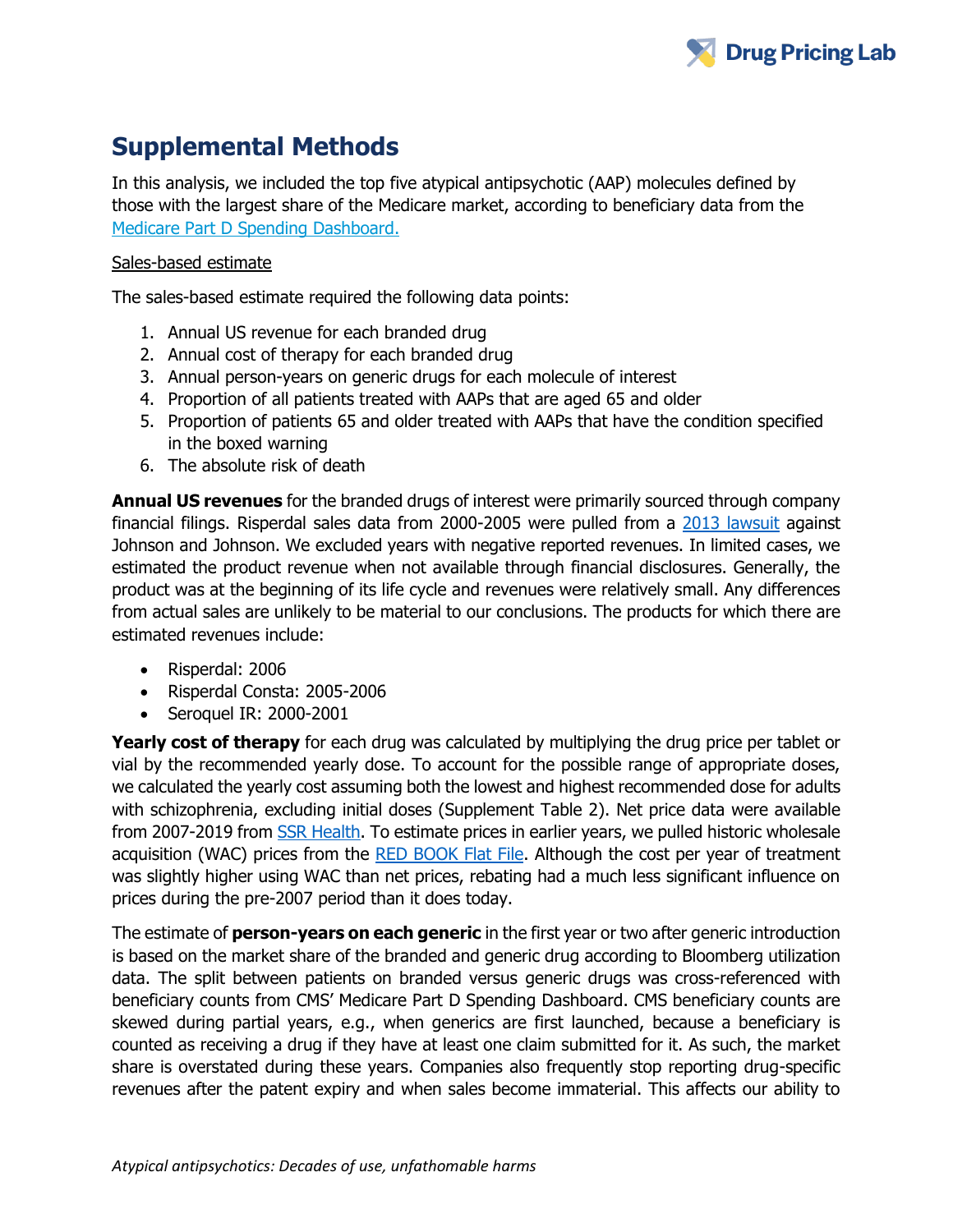

estimate the generic market. Therefore, a growth rate based on CMS beneficiaries' utilization was applied from the second or third year after generic introduction through 2019.

We used estimates of the **proportion of elderly people prescribed AAPs** from existing literature. A [2007 report](https://www.ncbi.nlm.nih.gov/pmc/articles/PMC2695730/) finds that 19% of people with at least one prescription for atypical antipsychotics were aged 65 or older. This proportion is likely an underestimate because the analysis used retail prescription data and therefore excludes data on patients in nursing homes or long-term care facilities.

The **proportion of elderly patients prescribed AAPs with dementia or other psychosis** differs depending setting. According to the Office of the Inspector General (OIG) [audit](https://oig.hhs.gov/oei/reports/oei-07-08-00150.asp) of AAP use in nursing homes, claims for elderly nursing home residents accounted for one fifth of all Medicare claims analyzed during the first half of 2007. Therefore, we assumed 20% of elderly individuals exposed to AAPs in the sales-based estimate resided in nursing homes and the remaining 80% lived elsewhere in the community. Among elderly nursing home residents, [88%](https://oig.hhs.gov/oei/reports/oei-07-08-00150.asp) of claims were associated with the indication in the boxed warning. In contrast,  $37\%$  of patients prescribed atypical antipsychotics in the non-nursing home population were treated for dementia, Alzheimer's, or other psychosis.

The final estimates were derived by first dividing US revenue by the cost per year of therapy to estimate the number of person-years of branded therapy. We then scaled up the person count to account for the generic market where appropriate, using the brand to generic ratio from Bloomberg and the CMS Spending Dashboard, and scaled down to focus on the population aged 65 and older with dementia or other psychosis. For each year from 2000-2019, we multiplied the person-years estimate by the **absolute risk from the boxed warning** (1.9% for each 10-week period) to quantify excess deaths among elderly patients from AAPs (Risperdal example, Supplement Table 3).

#### Survey-based estimate

The survey-based estimate relied primarily on estimates from the [OIG](https://oig.hhs.gov/oei/reports/oei-07-08-00150.pdf) audit of AAP use in elderly nursing home patients. For the first 6-months of 2007, the report identified 1,678,874 Medicare Part B and Part D claims for AAPs among elderly nursing home residents. We assumed that each claim is associated with a one-month prescription.

To assess whether utilization data from the OIG audit could be generalized to our entire analysis period, we evaluated AAP utilization among the elderly as reported in the [Medical Expenditure](https://meps.ahrq.gov/mepsweb/about_meps/survey_back.jsp)  [Panel Survey](https://meps.ahrq.gov/mepsweb/about_meps/survey_back.jsp) (MEPS). MEPS is a population-based survey of families and individuals, their medical providers, and employers across the United States. We did not use the MEPS Household Component for the main analysis because it excludes institutionalized populations (i.e. those in nursing homes, long terms care facilities, and hospitals) and does not capture exposure time, only the number of elderly patients with at least one AAP prescription. Though AAP utilization according to MEPS data increased substantially between 2000-2019, utilization in 2007 was only 6% higher than the mean during that period. Therefore, we scaled down the OIG's reported AAP utilization by 6% and assumed prescribing did not change over time.

Mirroring the sales-based estimate, we assumed [37%](https://www.ncbi.nlm.nih.gov/pmc/articles/PMC2695730/) of elderly non-nursing home patients with an AAP prescription had a condition specified in the boxed warning. Within the nursing home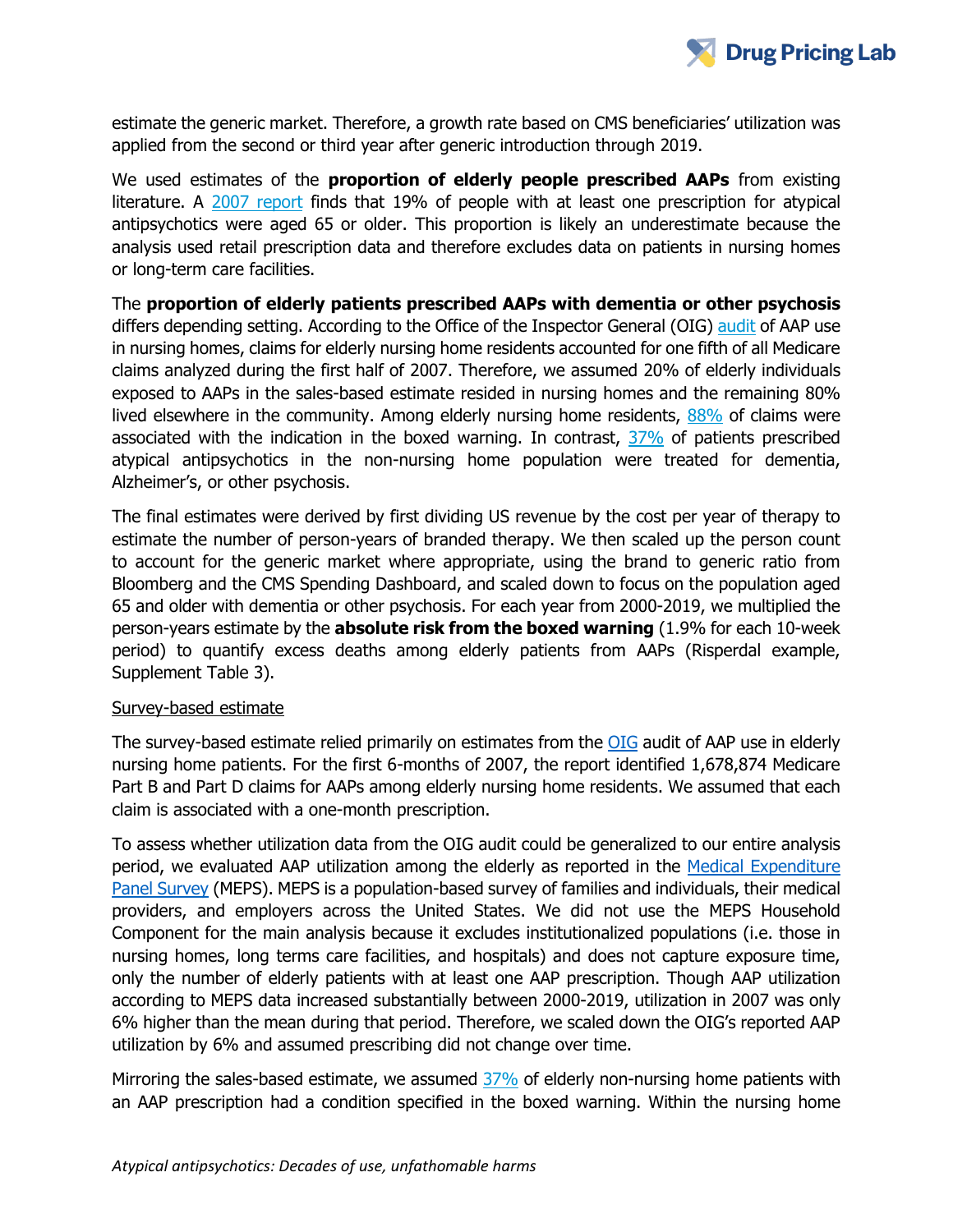

estimate, we assume that proportion was 88%. We multiplied the exposure estimates by the absolute risk from the boxed warning (1.9% for each 10-week period) to quantify excess deaths among elderly patients from AAPs among the nursing home and non-nursing populations, (Supplement Table 4).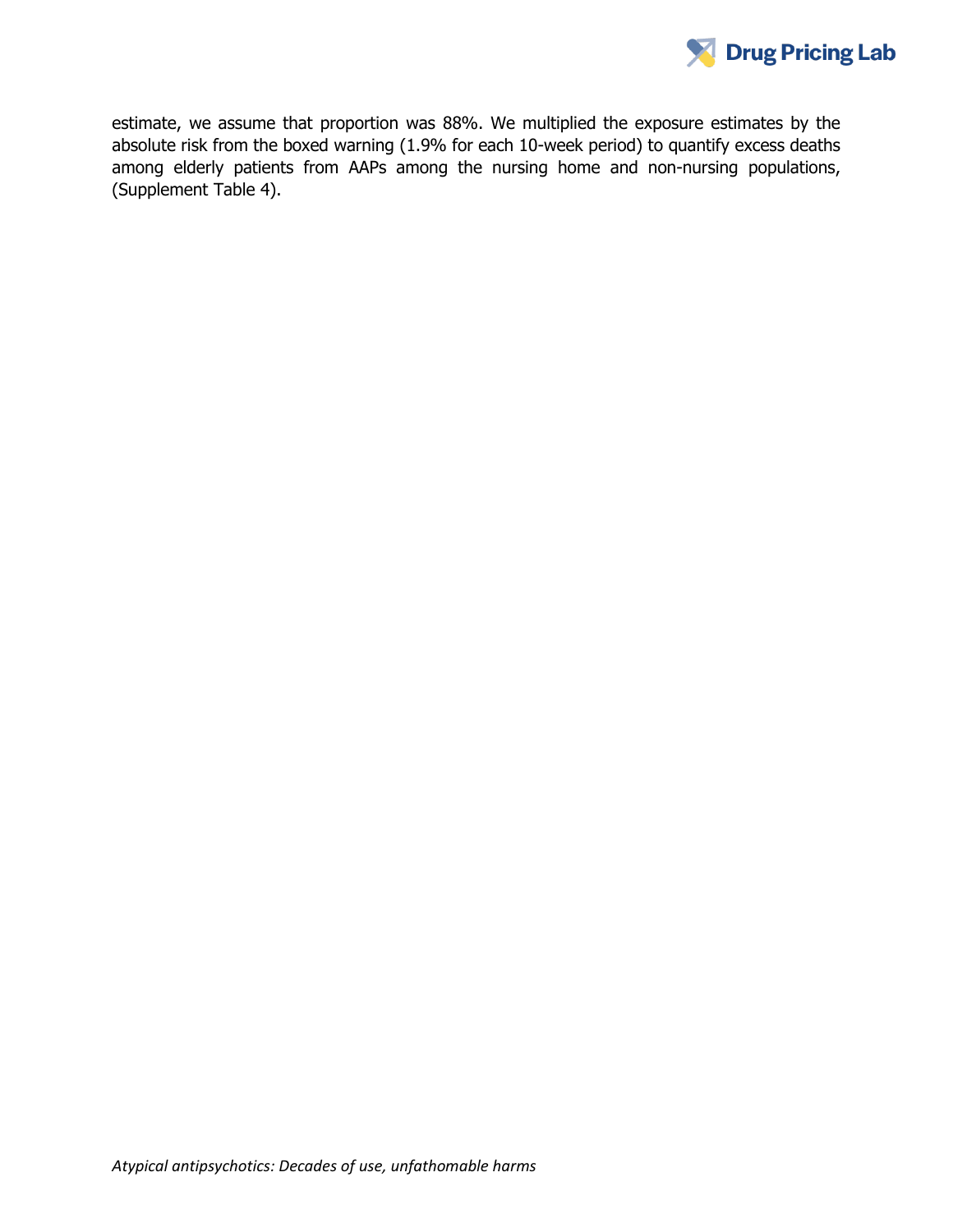

## **Supplement Table 1.** Timeline summarizing key atypical antipsychotic approval, safety, and legal settlement events

| <b>Date</b>        | <b>Drug/Class</b>          | <b>Event</b>                                                                                                                                                                                                                                                                                                                                                                                                                                                                                                                                                                                                                                                                                                                                                                                                                                                           |
|--------------------|----------------------------|------------------------------------------------------------------------------------------------------------------------------------------------------------------------------------------------------------------------------------------------------------------------------------------------------------------------------------------------------------------------------------------------------------------------------------------------------------------------------------------------------------------------------------------------------------------------------------------------------------------------------------------------------------------------------------------------------------------------------------------------------------------------------------------------------------------------------------------------------------------------|
| December 29, 1993  | Risperdal                  | FDA approval for Risperdal for the management of "manifestation of psychotic disorders" (later<br>referred to as schizophrenia).                                                                                                                                                                                                                                                                                                                                                                                                                                                                                                                                                                                                                                                                                                                                       |
| September 30, 1996 | Zyprexa                    | FDA approval for Zyprexa for the management of "manifestation of psychotic disorders" (later<br>referred to as schizophrenia).                                                                                                                                                                                                                                                                                                                                                                                                                                                                                                                                                                                                                                                                                                                                         |
| September 26, 1997 | Seroquel IR                | FDA approval for Seroquel IR for the management of "manifestation of psychotic disorders" (later<br>referred to as schizophrenia).                                                                                                                                                                                                                                                                                                                                                                                                                                                                                                                                                                                                                                                                                                                                     |
| February 5, 2001   | Geodon                     | FDA approval for Geodon for the treatment of schizophrenia.                                                                                                                                                                                                                                                                                                                                                                                                                                                                                                                                                                                                                                                                                                                                                                                                            |
| October 17, 2002   | Risperdal                  | Safety warning for Risperdal for increased risk of stroke and stroke-like events in elderly patients<br>with dementia advised by Johnson & Johnson to Canadian government.                                                                                                                                                                                                                                                                                                                                                                                                                                                                                                                                                                                                                                                                                             |
| November 15, 2002  | Abilify                    | FDA approval for Abilify for the treatment of schizophrenia.                                                                                                                                                                                                                                                                                                                                                                                                                                                                                                                                                                                                                                                                                                                                                                                                           |
| September 10, 2003 | Risperdal                  | Safety warning for Risperdal added to FDA label for cerebrovascular adverse events in elderly<br>patients with dementia. Warning section includes the following language for the first time:<br>"Risperdal is not approved for the treatment of patients with dementia-related psychosis."                                                                                                                                                                                                                                                                                                                                                                                                                                                                                                                                                                             |
| October 29, 2003   | Risperdal Consta           | FDA approval for Risperdal Consta for the treatment of schizophrenia.                                                                                                                                                                                                                                                                                                                                                                                                                                                                                                                                                                                                                                                                                                                                                                                                  |
| January 14, 2004   | Zyprexa                    | Safety warning for Zyprexa added to FDA label for cerebrovascular adverse events in elderly<br>patients with dementia. Warning section includes the following language for the first time:<br>"Olanzapine is not approved for the treatment of patients with dementia-related psychosis."                                                                                                                                                                                                                                                                                                                                                                                                                                                                                                                                                                              |
| March 1, 2005      | Abilify                    | Safety warning for Abilify added to FDA label for cerebrovascular adverse events in elderly<br>patients with dementia. Warning section includes the following language for the first time:<br>"Aripiprazole is not approved for the treatment of patients with dementia-related psychosis."                                                                                                                                                                                                                                                                                                                                                                                                                                                                                                                                                                            |
| April 11, 2005     | Atypical<br>antipsychotics | <b>Boxed warning</b> for all atypical antipsychotics added to FDA label for increased mortality in elderly<br>patients with dementia-related psychosis<br>"Analyses of seventeen placebo controlled trials (modal duration of 10 weeks) in these patients<br>revealed a risk of death in the drug-treated patients of between 1.6 to 1.7 times that seen in<br>placebo-treated patients. Over the course of a typical 10 week controlled trial, the rate of death in<br>drug-treated patients was about 4.5%, compared to a rate of about 2.6% in the placebo group.<br>Although the causes of death were varied, most of the deaths appeared to be either cardiovascular<br>(e.g., heart failure, sudden death) or infectious (e.g., pneumonia) in nature. RISPERDAL<br>(risperidone) is not approved for the treatment of patients with Dementia-Related Psychosis." |
| May 17, 2007       | Seroquel XR                | FDA approval for Seroquel XR for the treatment of schizophrenia.                                                                                                                                                                                                                                                                                                                                                                                                                                                                                                                                                                                                                                                                                                                                                                                                       |
| September 28, 2007 | Abilify                    | Bristol-Myers Squibb to pay \$515 million in settlement for illegal marketing and pricing of Abilify.                                                                                                                                                                                                                                                                                                                                                                                                                                                                                                                                                                                                                                                                                                                                                                  |
| June 16, 2008      | Antipsychotics             | <b>Boxed warning</b> extended to all antipsychotics for increased mortality in elderly patients with<br>dementia-related psychosis.                                                                                                                                                                                                                                                                                                                                                                                                                                                                                                                                                                                                                                                                                                                                    |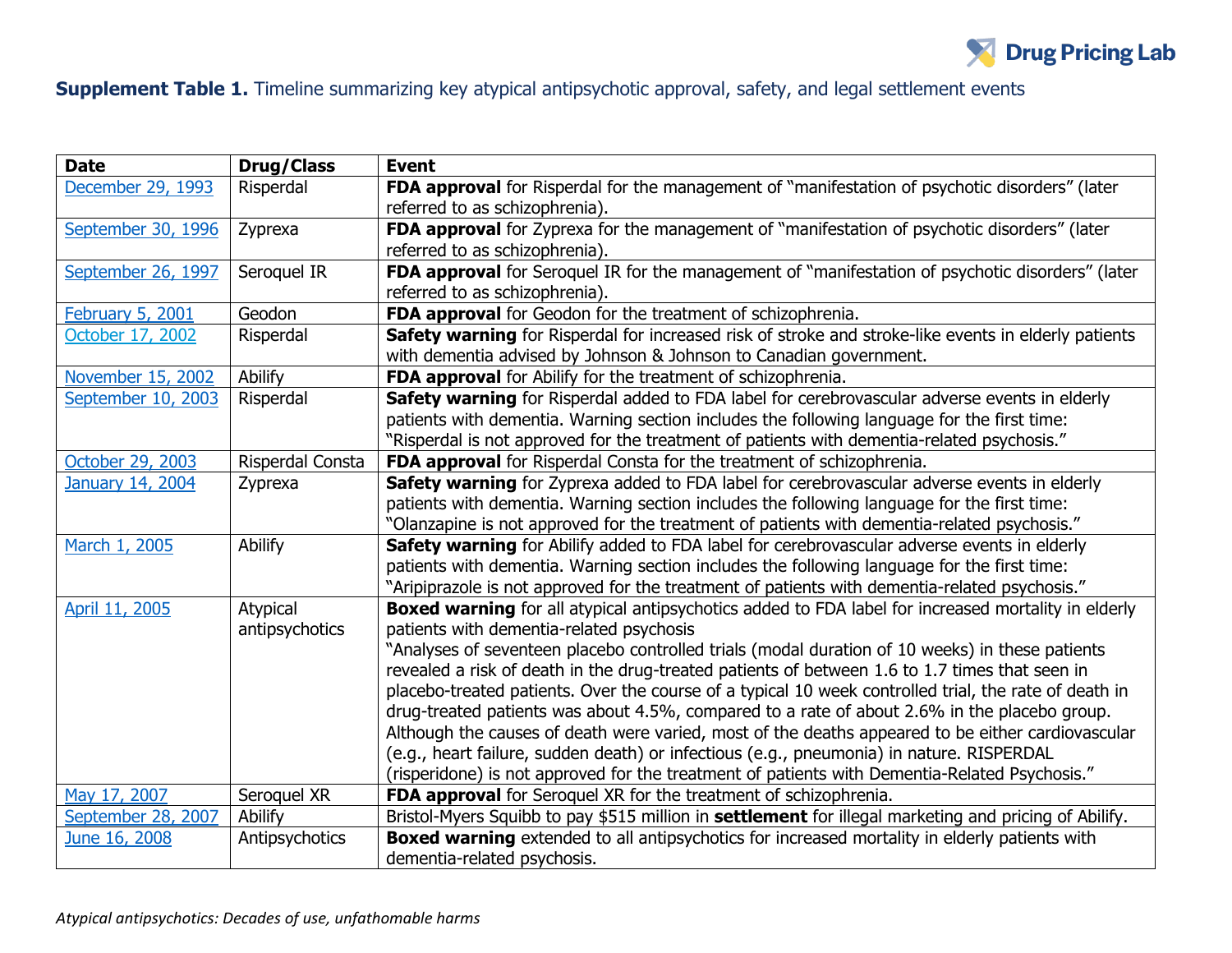

| <b>January 15, 2009</b> | Zyprexa                 | Eli Lilly and Company to pay \$1.415 billion in settlement for promoting Zyprexa for uses not       |
|-------------------------|-------------------------|-----------------------------------------------------------------------------------------------------|
|                         |                         | approved by the FDA.                                                                                |
| February 10, 2009       | Risperdal               | FDA issues complete response letter for Risperdal Consta for the adjunctive maintenance             |
|                         |                         | treatment of bipolar disorder.                                                                      |
| September 2, 2009       | Geodon                  | Pfizer to pay \$301 million in settlement for off-label marketing of Geodon.                        |
| April 27, 2010          | Seroquel                | AstraZeneca to pay \$520 million in settlement for off-label marketing of Seroquel.                 |
| February 28, 2013       | <b>Abilify Maintena</b> | FDA approval of Abilify Maintena for the treatment of schizophrenia.                                |
| November 4, 2013        | Risperdal,              | Johnson & Johnson to pay more than \$2.058 billion in settlement for misbranding, targeting         |
|                         | Invega                  | vulnerable populations for off-label uses, and kickbacks to nursing home pharmacies with respect to |
|                         |                         | antipsychotic drugs Risperdal and Invega.                                                           |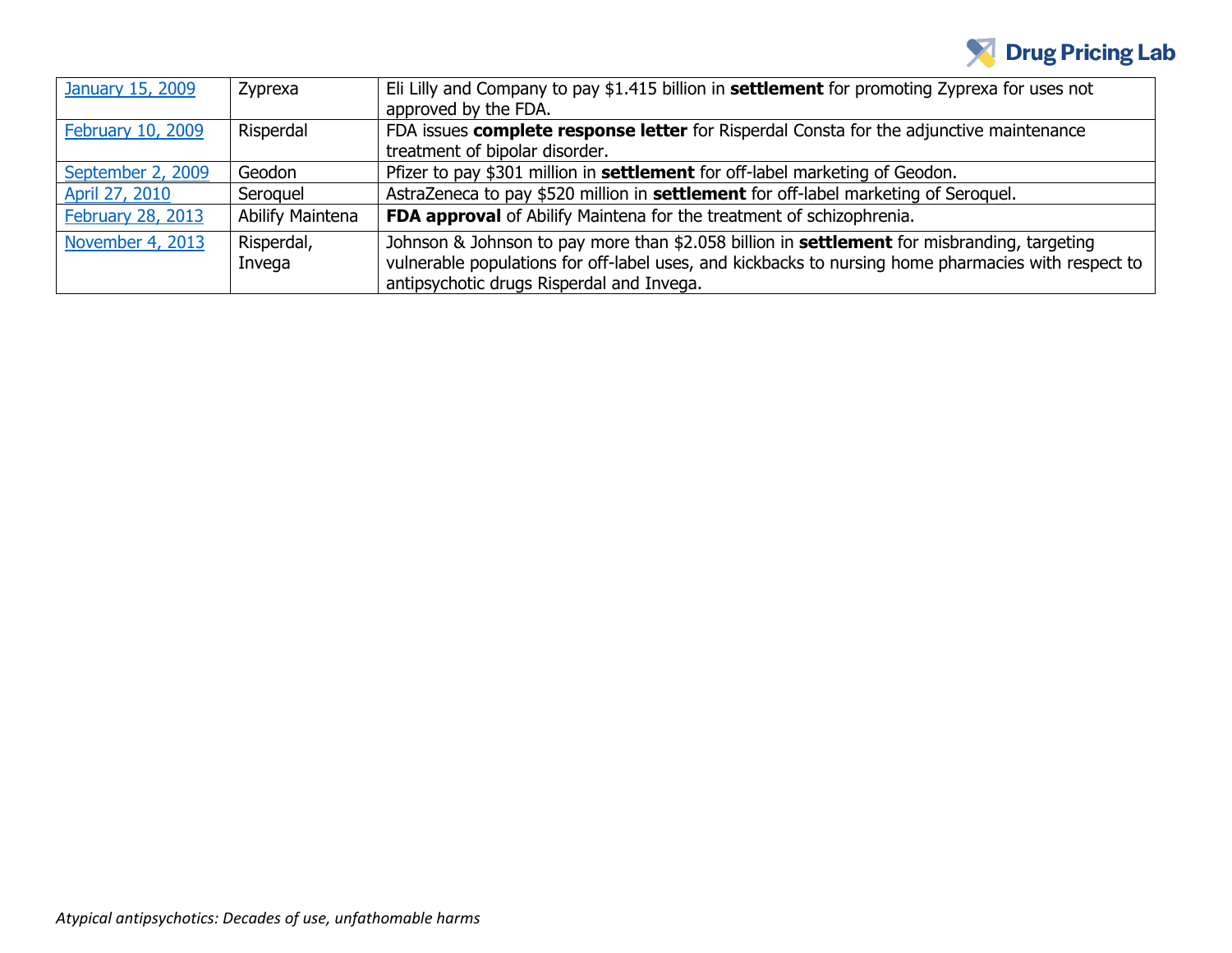

### **Supplement Table 2.** Annual price dosing assumptions

|                            |                                                                                                                                                                                            |                                                        | Lowest price per prescription                                               |                  | <b>Highest price per prescription</b>                                      |                                                                                                          |                  |
|----------------------------|--------------------------------------------------------------------------------------------------------------------------------------------------------------------------------------------|--------------------------------------------------------|-----------------------------------------------------------------------------|------------------|----------------------------------------------------------------------------|----------------------------------------------------------------------------------------------------------|------------------|
| <b>Drug</b><br><b>Name</b> | Dosing recommendation for the<br>treatment of schizophrenia in<br>adults                                                                                                                   | <b>Strength</b>                                        | Doses/day<br>of admin                                                       | Days of<br>admin | <b>Strength</b>                                                            | Doses/day<br>of admin                                                                                    | Days of<br>admin |
| Abilify                    | Initial dose: 10-15 mg daily;<br>recommended dose: 10-15 mg daily;<br>max dose: 30 mg daily                                                                                                | 10MG                                                   | $\mathbf{1}$                                                                | 365              | 30MG                                                                       | $\mathbf{1}$                                                                                             | 365              |
| Abilify<br>Maintena        | Recommended starting and<br>maintenance dose is 400 mg<br>administered monthly as a single<br>injection                                                                                    | 400MG                                                  | $\mathbf{1}$                                                                | 12               | 400MG                                                                      | $\mathbf{1}$                                                                                             | 12               |
| Geodon                     | Initiate at 20 mg twice daily. Daily<br>dosage may be adjusted up to 80 mg<br>twice daily.                                                                                                 | 20MG                                                   | $\overline{2}$                                                              | 365              | 80MG                                                                       | $\overline{2}$                                                                                           | 365              |
| Risperdal                  | Initial dose: 2 mg daily; target dose: 4<br>to 8 mg daily; effective dose range: 4<br>to 16 mg daily                                                                                       | 4MG                                                    | $\mathbf{1}$                                                                | 365              | 4MG                                                                        | 4                                                                                                        | 365              |
| Risperdal<br>Consta        | 25 mg intramuscular every 2 weeks.<br>Patients not responding to 25 mg may<br>benefit from a higher dose of 37.5 mg<br>or 50 mg. The maximum dose should<br>not exceed 50 mg every 2 weeks | 25MG/2ML                                               | $\mathbf{1}$                                                                | 26               | 50MG/2ML                                                                   | $\mathbf{1}$                                                                                             | 26               |
| Seroquel IR <sup>a</sup>   | Initial dose: 25 mg twice daily;<br>recommended dose: 150 - 750 mg<br>daily; max dose: 750 mg daily                                                                                        | 2000-2005:<br>100MG, 25MG<br>2006-2019:<br>100MG, 50MG | 2000-2005:<br>100MG x 1,<br>25MG x 2<br>2006-2019:<br>100MG x 1<br>50MG x 1 | 365              | 2000-2005:<br>300MG,<br>100MG, 25MG<br>2006-2019:<br>400MG,<br>300MG, 50MG | 2000-2005:<br>300MG x 2,<br>100MG x 1,<br>25MG x 2<br>2006-2019:<br>400MG x 1,<br>300MG x 1,<br>50MG x 1 | 365              |
| Seroquel XR                | Initial dose: 300 mg daily;<br>recommended dose: 400-800 mg<br>daily; max dose: 800 mg daily                                                                                               | 400MG                                                  | $\mathbf{1}$                                                                | 365              | 400MG                                                                      | 2                                                                                                        | 365              |
| Zyprexa                    | Initial dose: 5-10mg daily; target dose:<br>10mg daily                                                                                                                                     | 10MG                                                   | $\mathbf{1}$                                                                | 365              | 10MG                                                                       | $\mathbf{1}$                                                                                             | 365              |

a Seroquel IR 50MG and 400MG tablet prices became available in 2006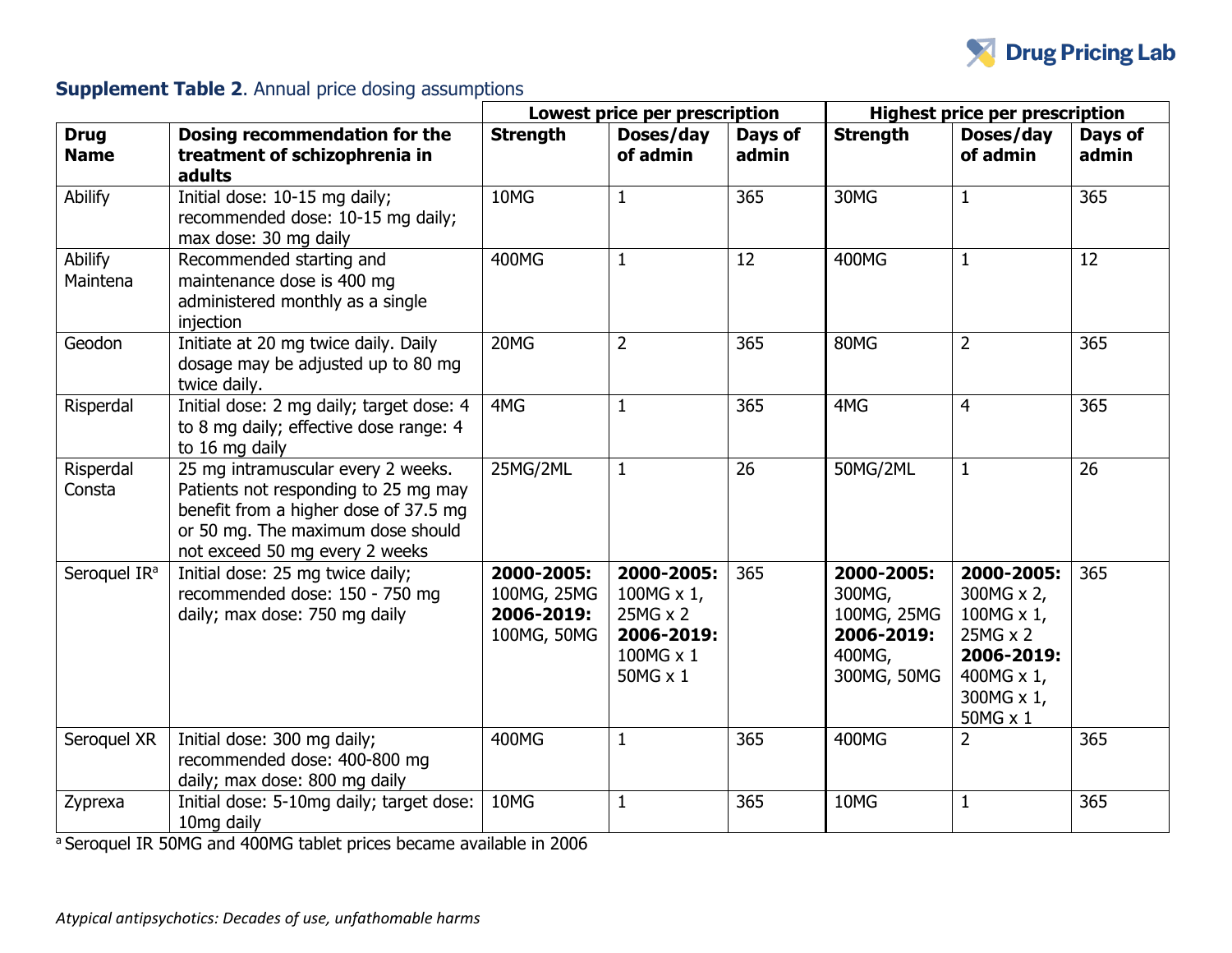

**Supplement Table 3.** Example excess death calculation for Risperdal (not including Risperdal Consta) assuming the highest price per prescription and an elderly proportion of 19%

| Year | Risperdal<br><b>US</b><br>Revenue,<br>millions | Risperdal<br>highest<br>price per<br>year <sup>a</sup> | Risperdal<br>person-<br>years of<br>exposure,<br>all ages | Generic<br>market<br>share <sup>b</sup> | Growth<br>rate of<br>risperidone<br>market <sup>c</sup> | Generic<br>risperidone<br>person-<br>years of<br>exposure,<br>all ages | <b>Total</b><br>risperidone<br>person-<br>years of<br>exposure,<br>all ages | <b>Total</b><br>risperidone<br>person-years<br>of exposure,<br>elderly <sup>d</sup> | <b>Total</b><br>risperidone<br>person-years<br>of exposure,<br>elderly,<br>boxed<br>warning<br>conditions <sup>e</sup> | <b>Excess</b><br>deathsf |
|------|------------------------------------------------|--------------------------------------------------------|-----------------------------------------------------------|-----------------------------------------|---------------------------------------------------------|------------------------------------------------------------------------|-----------------------------------------------------------------------------|-------------------------------------------------------------------------------------|------------------------------------------------------------------------------------------------------------------------|--------------------------|
| 2000 | \$1,083                                        | \$8,375                                                | 129,313                                                   | $---$                                   | ---                                                     | $---$                                                                  | 129,313                                                                     | 24,570                                                                              | 11,597                                                                                                                 | 1,146                    |
| 2001 | \$1,240                                        | \$8,785                                                | 141,146                                                   | ---                                     | ---                                                     | $---$                                                                  | 141,146                                                                     | 26,818                                                                              | 12,658                                                                                                                 | 1,251                    |
| 2002 | \$1,404                                        | \$9,579                                                | 146,566                                                   | ---                                     | ---                                                     | $---$                                                                  | 146,566                                                                     | 27,848                                                                              | 13,144                                                                                                                 | 1,299                    |
| 2003 | \$1,448                                        | \$10,681                                               | 135,569                                                   | ---                                     | ---                                                     | ---                                                                    | 135,569                                                                     | 25,758                                                                              | 12,158                                                                                                                 | 1,201                    |
| 2004 | \$1,602                                        | \$11,107                                               | 144,239                                                   | $---$                                   | $---$                                                   | $---$                                                                  | 144,239                                                                     | 27,405                                                                              | 12,935                                                                                                                 | 1,278                    |
| 2005 | \$1,726                                        | \$11,818                                               | 146,054                                                   | ---                                     | ---                                                     | $---$                                                                  | 146,054                                                                     | 27,750                                                                              | 13,098                                                                                                                 | 1,294                    |
| 2006 | \$1,962                                        | \$13,249                                               | 148,089                                                   | $---$                                   | ---                                                     | $---$                                                                  | 148,089                                                                     | 28,137                                                                              | 13,281                                                                                                                 | 1,312                    |
| 2007 | \$2,198                                        | \$11,704                                               | 187,803                                                   | $---$                                   | ---                                                     | $---$                                                                  | 187,803                                                                     | 35,683                                                                              | 16,842                                                                                                                 | 1,664                    |
| 2008 | \$1,287                                        | \$10,090                                               | 127,551                                                   | 25%                                     | $---$                                                   | 42,517                                                                 | 170,068                                                                     | 32,313                                                                              | 15,252                                                                                                                 | 1,507                    |
| 2009 | \$247                                          | \$14,269                                               | 17,311                                                    | 88%                                     | ---                                                     | 126,946                                                                | 144,256                                                                     | 27,409                                                                              | 12,937                                                                                                                 | 1,278                    |
| 2010 | ---                                            |                                                        | ---                                                       | ---                                     | 9.0%                                                    | 138,371                                                                | 138,371                                                                     | 26,290                                                                              | 12,409                                                                                                                 | 1,226                    |
| 2011 | $---$                                          | ---                                                    | ---                                                       | $---$                                   | 4.6%                                                    | 144,736                                                                | 144,736                                                                     | 27,500                                                                              | 12,980                                                                                                                 | 1,282                    |
| 2012 | $---$                                          | ---                                                    | $---$                                                     | ---                                     | 3.6%                                                    | 149,946                                                                | 149,946                                                                     | 28,490                                                                              | 13,447                                                                                                                 | 1,329                    |
| 2013 | $---$                                          | ---                                                    | ---                                                       | ---                                     | 1.5%                                                    | 152,195                                                                | 152,195                                                                     | 28,917                                                                              | 13,649                                                                                                                 | 1,349                    |
| 2014 | ---                                            | ---                                                    | ---                                                       | $---$                                   | $-3.8%$                                                 | 146,412                                                                | 146,412                                                                     | 27,818                                                                              | 13,130                                                                                                                 | 1,297                    |
| 2015 | $---$                                          | ---                                                    | $---$                                                     | $---$                                   | $-3.7%$                                                 | 140,995                                                                | 140,995                                                                     | 26,789                                                                              | 12,644                                                                                                                 | 1,249                    |
| 2016 | $---$                                          | ---                                                    | $---$                                                     | $---$                                   | $-3.5%$                                                 | 136,060                                                                | 136,060                                                                     | 25,851                                                                              | 12,202                                                                                                                 | 1,206                    |
| 2017 | ---                                            | ---                                                    | ---                                                       | $---$                                   | $-3.5%$                                                 | 131,298                                                                | 131,298                                                                     | 24,947                                                                              | 11,775                                                                                                                 | 1,163                    |
| 2018 | $---$                                          | ---                                                    | ---                                                       | ---                                     | $-2.2%$                                                 | 128,409                                                                | 128,409                                                                     | 24,398                                                                              | 11,516                                                                                                                 | 1,138                    |
| 2019 | $---$                                          | ---                                                    | ---                                                       | $---$                                   | $-2.2%$                                                 | 125,584                                                                | 125,584                                                                     | 23,861                                                                              | 11,262                                                                                                                 | 1,113                    |

<sup>a</sup> Wholesale acquisition price used from 2000-2006. Net prices from SSR Health used from 2007 onward.

**b** Estimated using the brand to generic ratio from Bloomberg.

<sup>c</sup> Estimated using the growth rate of beneficiaries' utilization from CMS' Medicare Part D Spending Dashboard.

 $d$  Assumed  $19\%$  of people prescribed atypical antipsychotic are aged 65 or older.